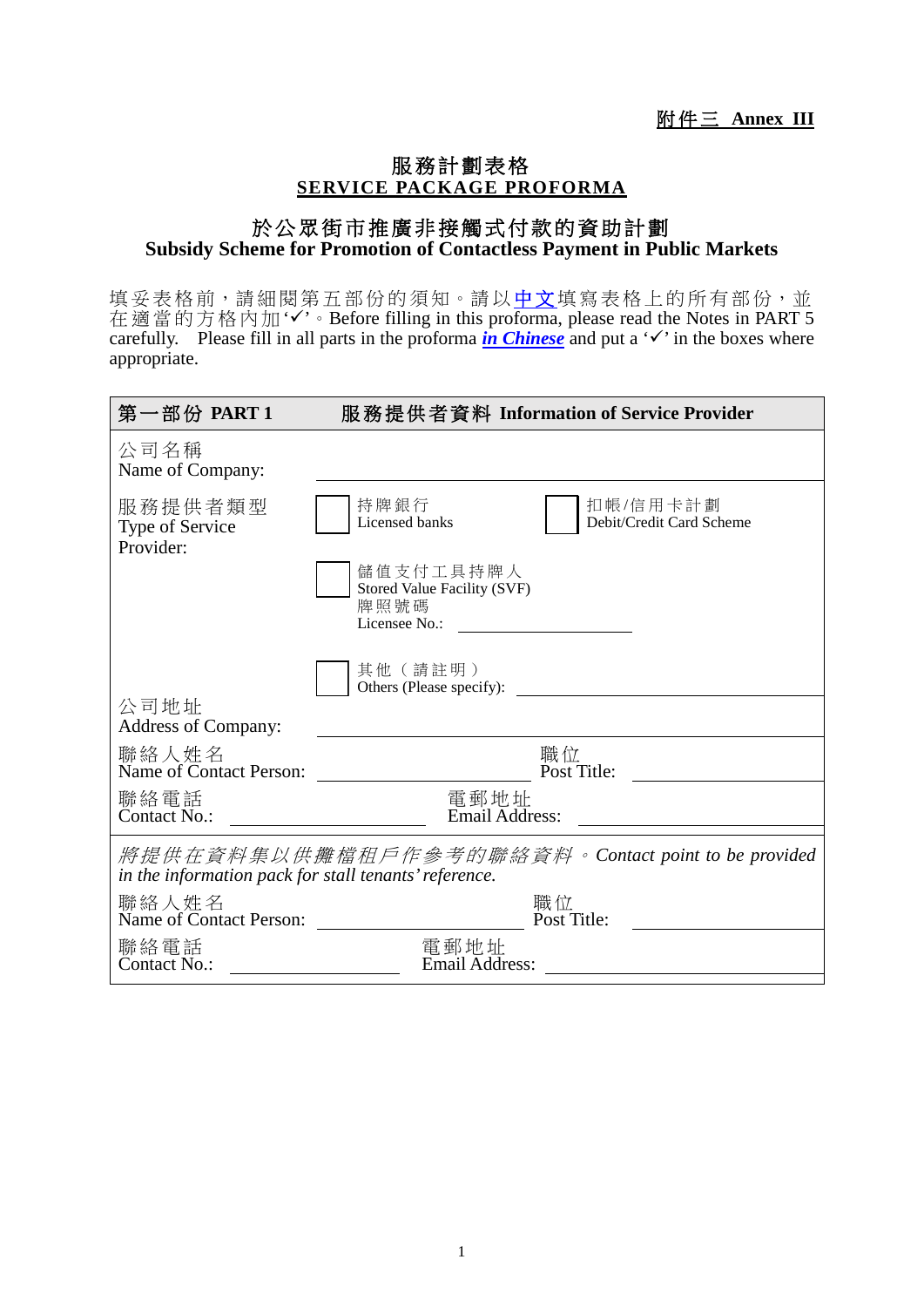| 第二部份 PART2                                                                        | 服務計劃詳情 Details of Service Package                                                                                                                                                      |  |
|-----------------------------------------------------------------------------------|----------------------------------------------------------------------------------------------------------------------------------------------------------------------------------------|--|
| 1. 非接觸式付款方式<br><b>Contactless Payment Means</b>                                   | 單一方式<br>聚合支付<br>Single means<br>All-in-one platform                                                                                                                                    |  |
| 快速支付系統 (轉數快)<br>(a)<br>Faster Payment System (FPS)                                |                                                                                                                                                                                        |  |
| 儲值支付工具<br>(b)<br>SVF <sub>s</sub> :<br>扣帳卡 <i>(請註明)</i><br>(c)                    | 支付寶 (香港)<br>八達通卡<br><b>JETCO Pay</b><br>AlipayHK<br>Octopus card<br>「拍住賞」<br>PayMe<br><b>TNG Wallet</b><br>Tap & Go<br>微信支付香港<br>其他 (請註明)<br>WeChat Pay HK<br>Others (please specify): |  |
| Debit cards (please specify):<br>信用卡<br>(d)<br>Credit cards:                      | 美國運通<br><b>JCB</b><br>Discover<br><b>American Express</b><br>銀聯<br><b>MasterCard</b><br>Visa<br><b>UnionPay</b><br>其他<br>Others:                                                       |  |
| 其他 (請註明)<br>(e)<br>Others (please specify):                                       |                                                                                                                                                                                        |  |
| 2. 支付設備 Payment Device(s)                                                         |                                                                                                                                                                                        |  |
| POS 終端機<br>$(a)$ 種類<br>Types:                                                     | 二維碼<br>Point-to-Sale (POS) terminal<br>QR code<br>智能手機應用程式<br>其他 (請註明)<br>Smartphone application<br>Others (please specify):                                                           |  |
| (b)網絡連結<br><b>Internet Connection:</b>                                            | 無需網絡連結<br>無線上網<br>流動數據卡<br>WiFi<br>Mobile data card<br>Not required                                                                                                                    |  |
| (c)其他需要的支付配件 <i>(請註明)</i><br>Other payment accessories required (please specify): |                                                                                                                                                                                        |  |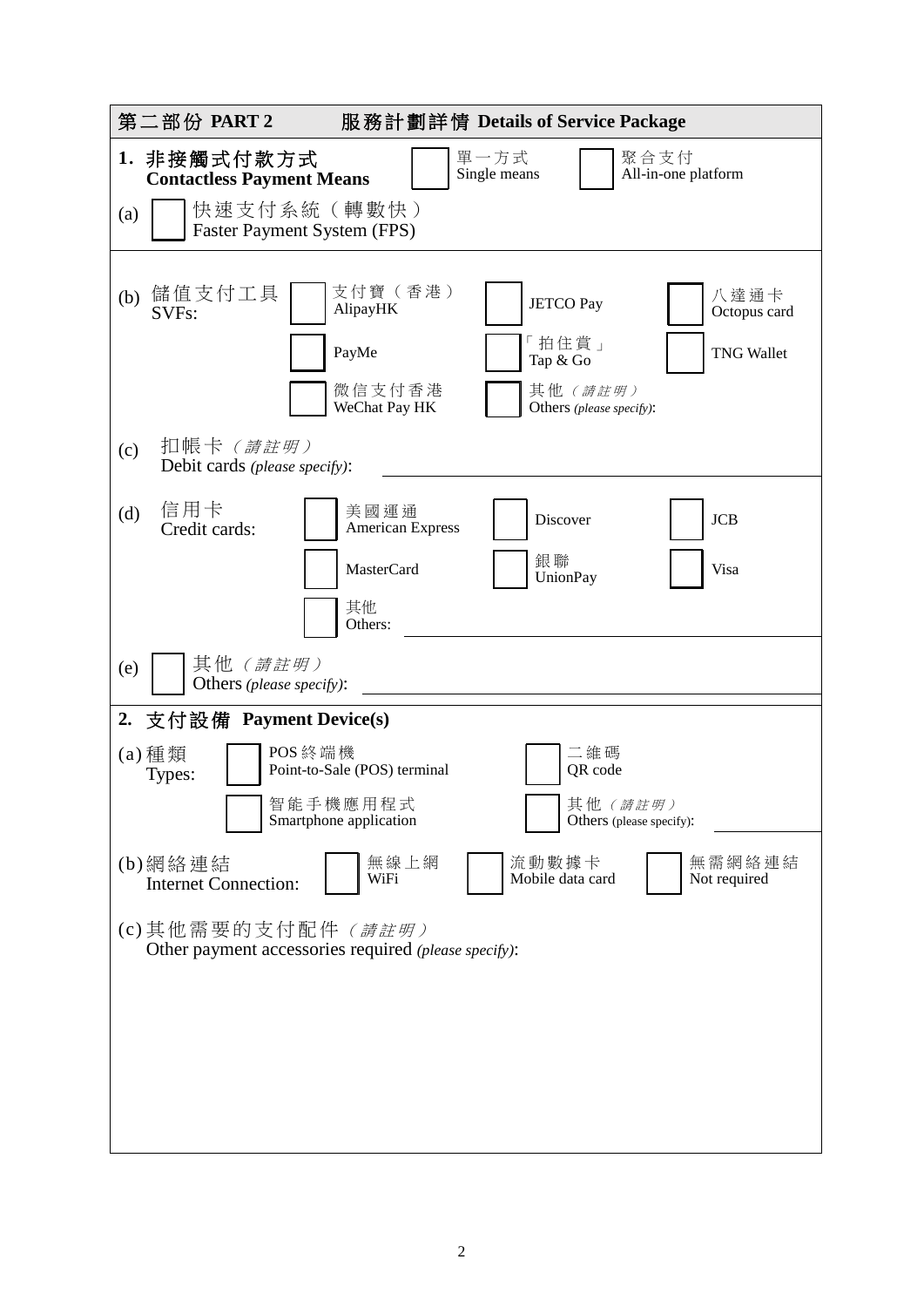| 服務範圍 Scope of Services                      | 費用 Charges                                                                                                                                                                     |
|---------------------------------------------|--------------------------------------------------------------------------------------------------------------------------------------------------------------------------------|
|                                             | 初期安裝 Initial set-up                                                                                                                                                            |
| (a) 提供的支付設備<br>Payment device(s) provided:  | (a)<br>支付設備費用<br>Cost of payment $device(s)$ :<br>按金<br>Deposit:<br>月租費用<br>Monthly rental fees:<br>一次性租金<br>One-off rental fee:<br>其他費用 (請註明)<br>Other fees (please specify): |
| (b)安裝<br>Installation:                      | 安裝費用<br>Installation fee:<br>(b)                                                                                                                                               |
| (c) 網絡連結供應<br>Internet connection provided: | 網絡連結<br>(c)<br>Internet connection:<br>月費<br>Monthly fees:<br>其他費用 (請註明)<br>Other fees (please specify):                                                                       |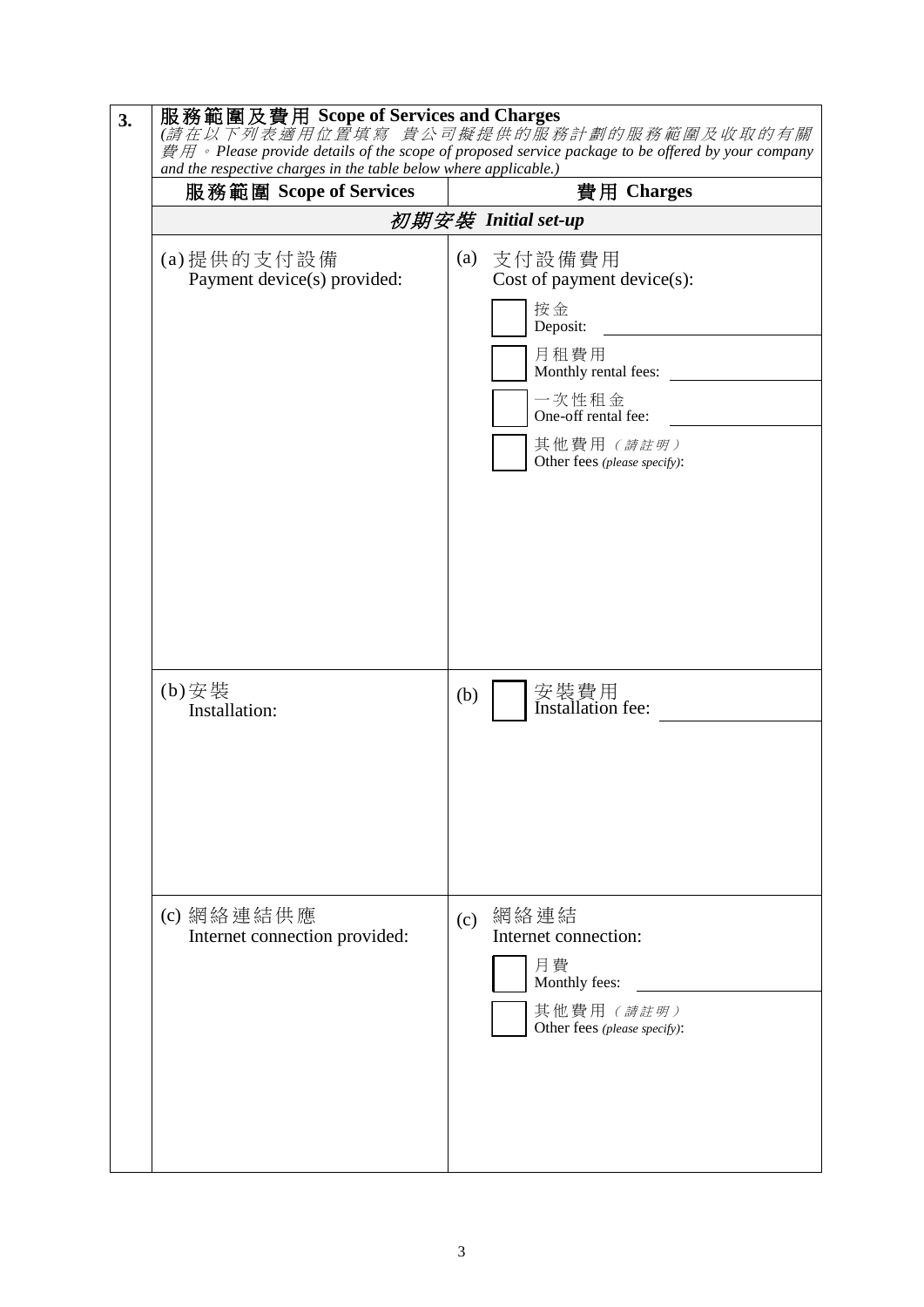| 支援服務 Support Services                                                                                                                                                                                                                |                                                                                                                                                                                                                                                                                                                                                               |  |
|--------------------------------------------------------------------------------------------------------------------------------------------------------------------------------------------------------------------------------------|---------------------------------------------------------------------------------------------------------------------------------------------------------------------------------------------------------------------------------------------------------------------------------------------------------------------------------------------------------------|--|
| (d)交易紀錄服務<br>Transaction record servicing:                                                                                                                                                                                           | 服務和其他費用<br>(d)<br>Service and other fees:<br>服務月費<br>Monthly service fees:<br>交易費用(百分點)<br>Transaction fees (%):<br>(請註明計劃所提供的付款方式的<br>分別交易費用或交易費用範圍,如<br>$\mathcal{B}$ $\mathcal{B}$ $\rightarrow$ Please specify the respective<br>transaction fees/range of transaction fees for<br>the different payment means provided in the<br>package if applicable.) |  |
| (e)轉帳所需時間<br>Time required for fund transfer:<br>(請註明計劃所提供的付款方式分<br>別所需的轉帳時間,如適用。Please<br>specify for the respective time required for<br>fund transfer for the different payment means<br>provided in the package, if applicable.) |                                                                                                                                                                                                                                                                                                                                                               |  |
| (f) 培訓工作坊及/或實地支援<br>Training workshops and/or on-<br>site support:                                                                                                                                                                   | 其他費用 (請註明)<br>Other charges (please specify):                                                                                                                                                                                                                                                                                                                 |  |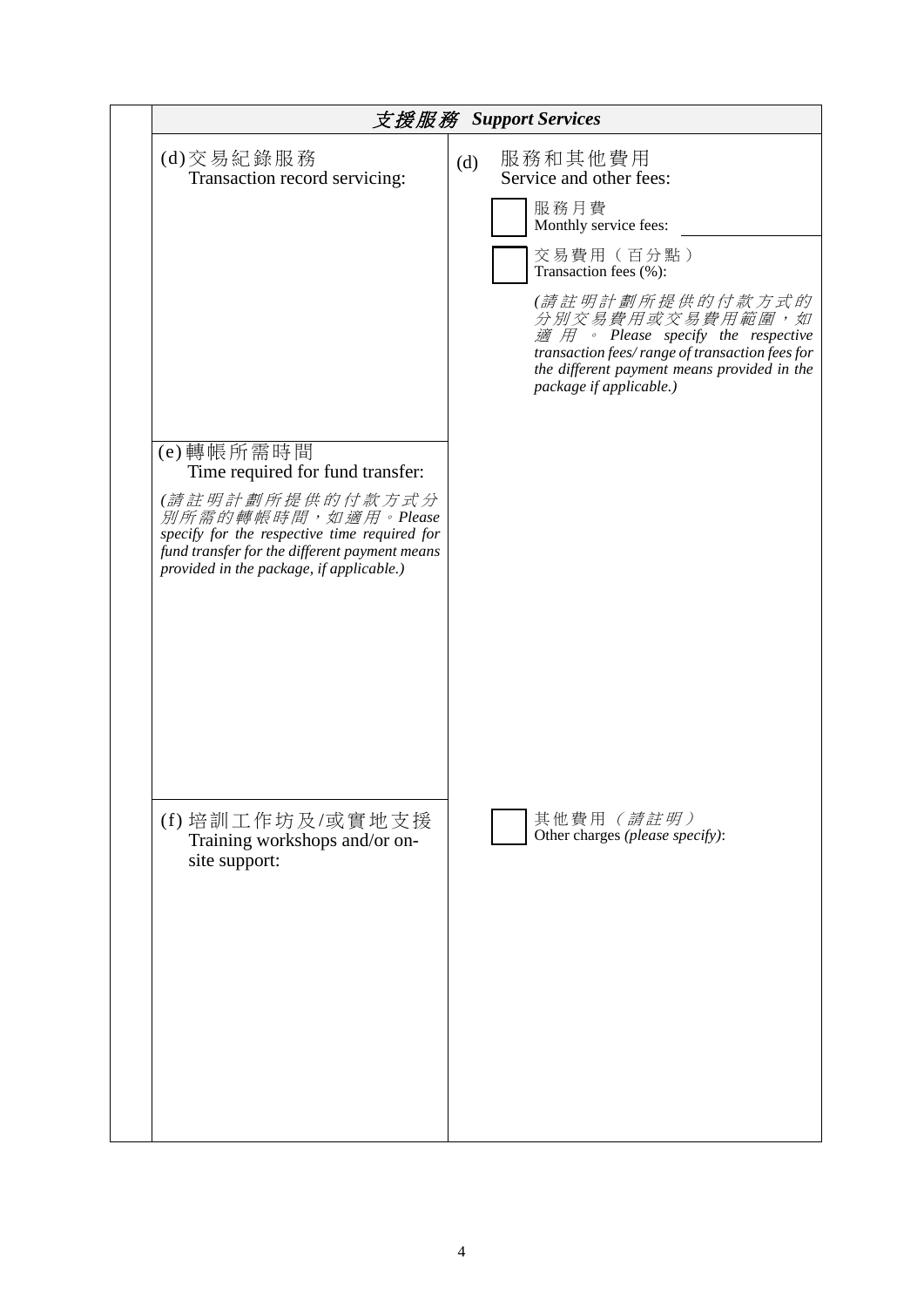| (g)宣傳推廣計劃           |                                                                                                                                                                                    |
|---------------------|------------------------------------------------------------------------------------------------------------------------------------------------------------------------------------|
| Promotion campaign: |                                                                                                                                                                                    |
|                     |                                                                                                                                                                                    |
|                     |                                                                                                                                                                                    |
|                     |                                                                                                                                                                                    |
|                     |                                                                                                                                                                                    |
|                     |                                                                                                                                                                                    |
|                     |                                                                                                                                                                                    |
|                     |                                                                                                                                                                                    |
|                     |                                                                                                                                                                                    |
|                     | 宣傳優惠 Promotional Offer<br>(請提供宣傳優惠的詳細資料,如費用寬免、優惠期、免費物品等,如適用。Please<br>provide details of promotional offer, e.g. costs waived, promotion period, free items, etc., if applicable.) |
|                     |                                                                                                                                                                                    |
|                     |                                                                                                                                                                                    |
|                     |                                                                                                                                                                                    |
|                     |                                                                                                                                                                                    |
|                     |                                                                                                                                                                                    |
|                     |                                                                                                                                                                                    |
|                     |                                                                                                                                                                                    |

| 第三部份 PART3 | 申請所需文件 Required Documents for Application |              |
|------------|-------------------------------------------|--------------|
|            | 公司註冊證明書 Certificate of Incorporation (CI) |              |
|            | 商業登記證 Business Registration (BR)          |              |
|            | 身份證明文件 Identification proof               |              |
|            | 銀行結算帳戶證明 Proof of bank account:           | 商業帳戶    個人帳戶 |
|            | 其他 (請註明) Others (please specify):         |              |

| 第四部份 PART 4                                                                                                               |                      | 合約安排 Contractual Arrangement |                     |
|---------------------------------------------------------------------------------------------------------------------------|----------------------|------------------------------|---------------------|
| ( <i>請連同本表格提交<b>合約範本</b>一份。</i> Please submit <u>a template of service contract</u> along with<br><i>this proforma.</i> ) |                      |                              |                     |
| 合約期<br>Duration of contract:                                                                                              |                      |                              |                     |
| 合約版本<br>Format of contract:                                                                                               | 紙張版本<br>Paper format | 電子版本<br>Electronic format    | 兩者皆可<br><b>Both</b> |
| 終止合約條款<br>Contract termination clause:                                                                                    |                      |                              |                     |
|                                                                                                                           |                      |                              |                     |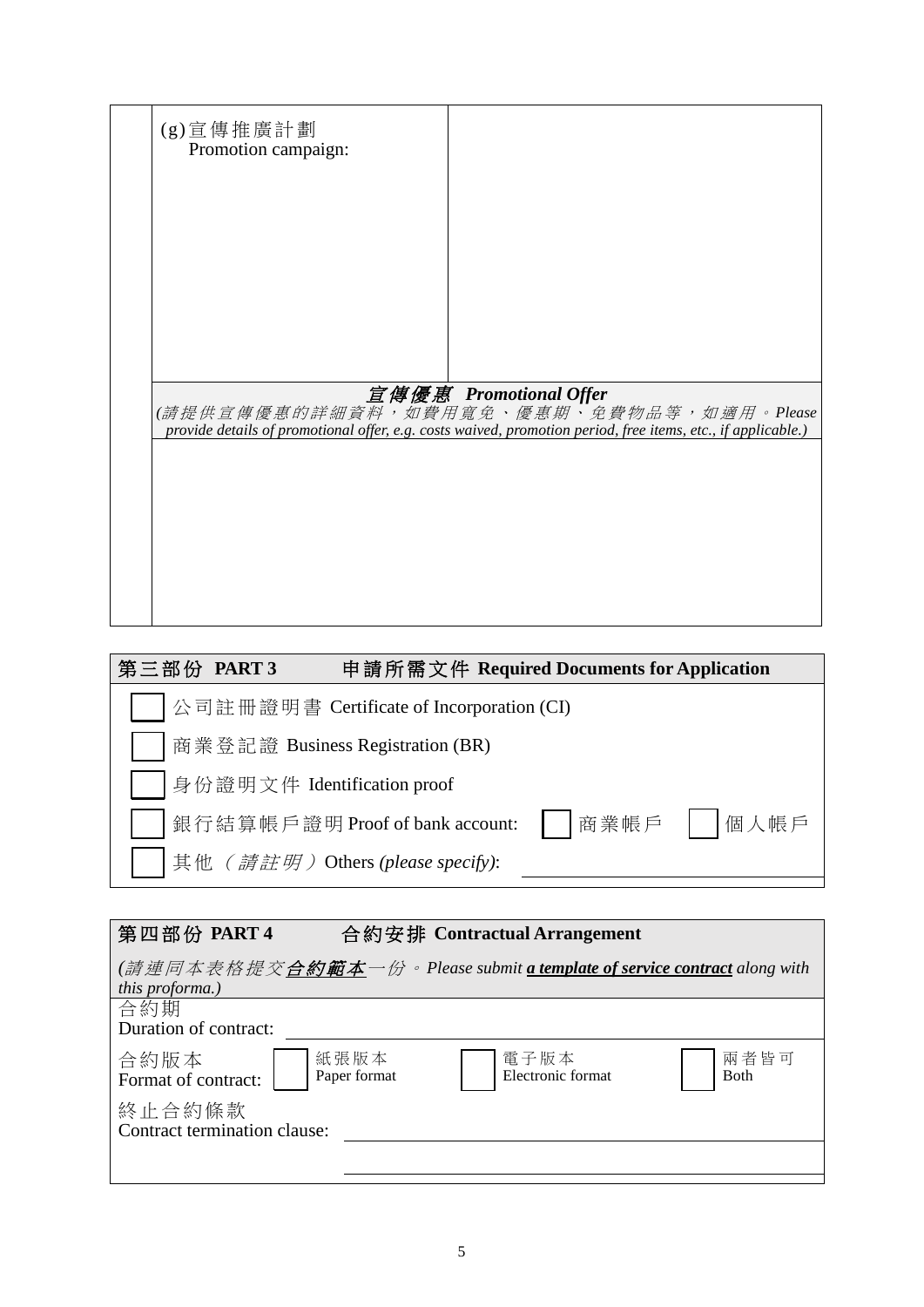第五部份 **PART 5** 提交服務計劃資料須知 **Notes for Submission of the Service Package Information**

這項提交服務計劃資料的工作並非為日後於食物環境衞生署(食環 署 )**/**香 港 房 屋 委員會( 房 委 會 )街市宣傳非接觸式付款和與 其 街 市 租 戶簽訂服務合約預先審定資格,藉以甄選或預審服務提供者。這次提 交計劃資料對服務提供者或政府 **/**房委會 並 無 約 束 力。沒有提交 服務計 劃資料的服務提供者,亦可參與其後任何有關於公眾街市提供非接觸 式付款的宣傳及與檔位租戶接觸。

**Submission of service package information is not a prequalification exercise to shortlist or to pre-qualify the service providers for promotion of contactless payment service and signing of service contracts with tenants in markets under the Food and Environmental Hygiene Department (FEHD)/ Hong Kong Housing Authority (HKHA). It has no binding effect on the service providers or the Government/ HKHA.** Parties which do not submit the proposed service package information will not be barred from taking part, or prejudiced against, in any subsequent promotion or engagement with stall tenants in relation to provision of contactless payment in public markets.

 對於服務計劃表格及任何相關的陳述、澄清及簡介,政府 /房委會 一概 不承擔任何法律責任。本邀請的任何內容並不構成政府/房委會對可能 提交服務計劃表格的服務提供者的任何承諾,也不保證政府/房委會以 任何方式或形式尋求非接觸式付款服務。

This service package proforma and any related representations, clarifications and briefings do not create any legal obligation on the Government/ HKHA. **Nothing in this invitation constitutes any commitment by the Government/ HKHA to the service providers in respect of any service package information which may be submitted, nor does it guarantee that the contactless payment service will be sought in any manner or form.**

- 所有在此 服務計劃 表格提交的資料 會整合成資料集供食環署 /房委會 檔位租戶(包括熟食檔位)於資助申請期間作為參考。資料集亦會放 置在各食環署/房委會街 市/處所 的辦公室/管理處及 /或 告示板。 All service package information provided in this proforma will be compiled as an information pack which will be provided to stall tenants in markets (including cooked food stalls) under FEHD/ HKHA for reference during the application period for the subsidy scheme. The information pack will also be placed in the Market Offices/
	- management offices and/ or posted on notice boards in FEHD/ HKHA's markets/ premises.